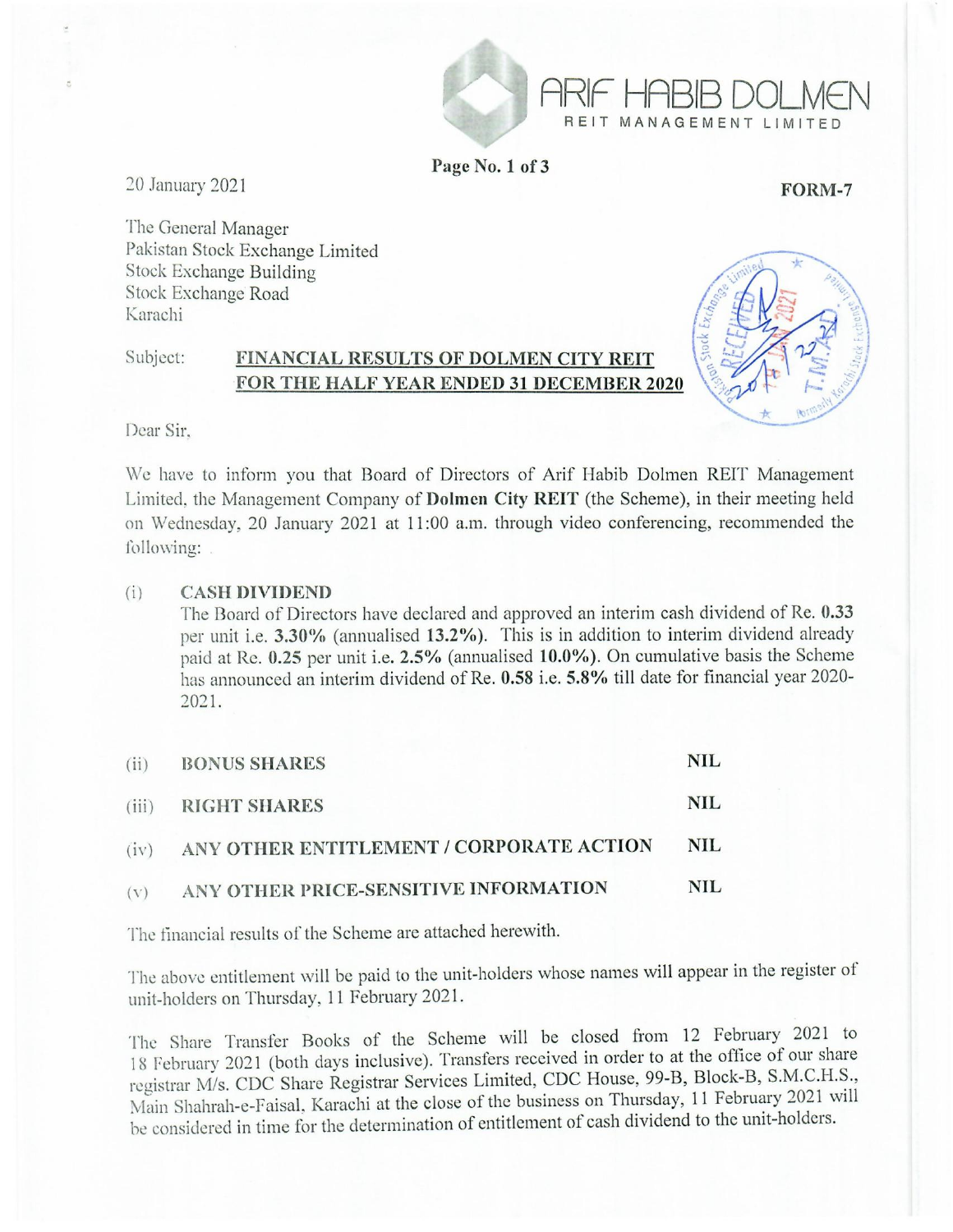

# **rage No.2 of 3**

You may please also inform the TRE Certificate Holders of the Exchange accordingly.

The half yearly report of the Scheme as of and for the period ended 31 December 2020 will be transmitted through PUCARS, within specified time.

Yours' faithfully,

N REI) Zohaib Yaqoob CFO & Company Secretary